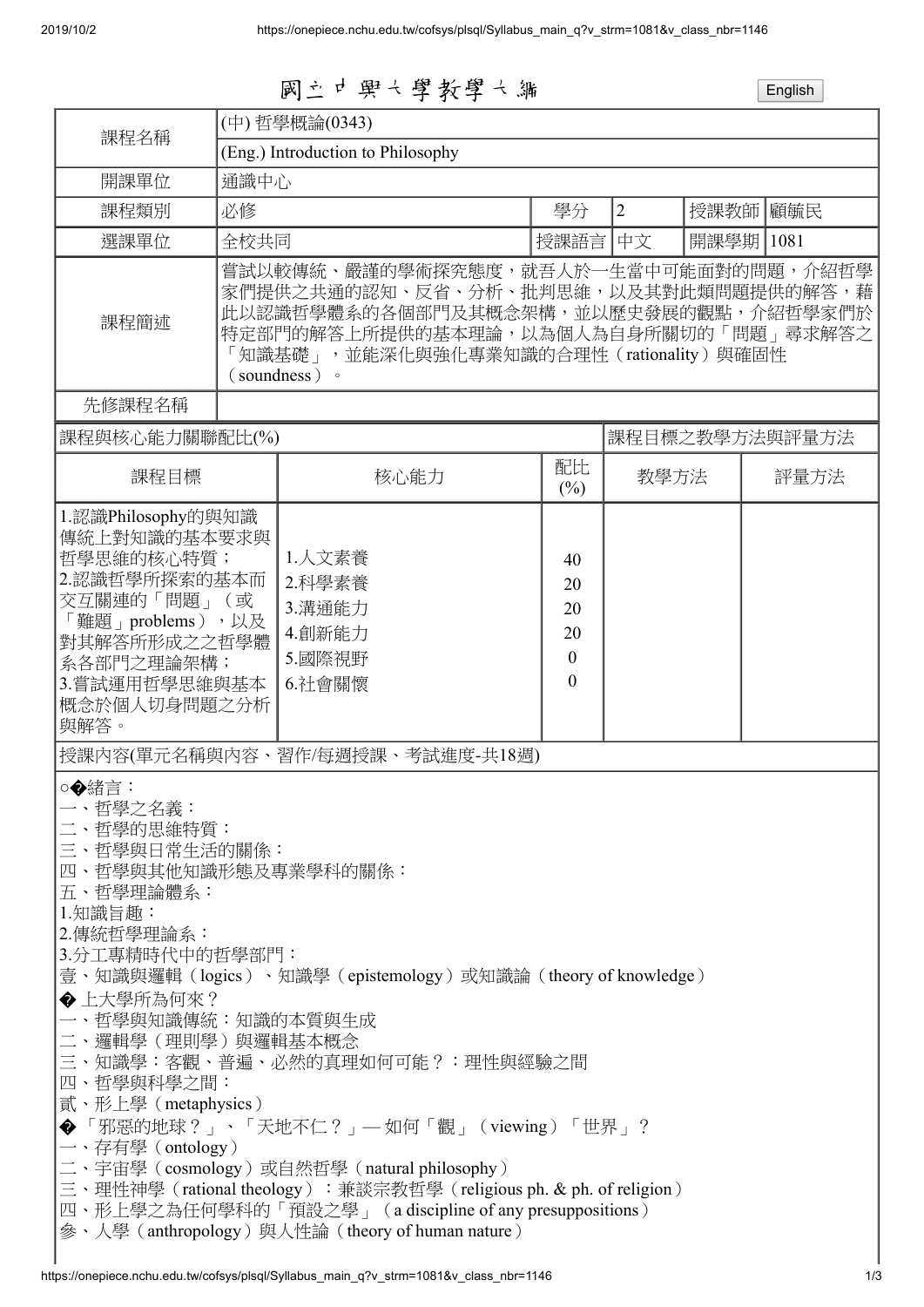| ◆「人之初性本善性相近習相遠」?                                                                                                                          |
|-------------------------------------------------------------------------------------------------------------------------------------------|
| 一、人的生命原理                                                                                                                                  |
| 二、人的基本生命機能與運作歷程                                                                                                                           |
| 三、認知心理歷程                                                                                                                                  |
| 四、人的自然傾向                                                                                                                                  |
| 五、人的群性                                                                                                                                    |
| 肆、倫理學 (ethics) 或道德哲學 (moral philosophy)                                                                                                   |
| ◆ 「毋以善小而不為 毋以惡小而為之」                                                                                                                       |
| 一、人生價值的追尋與「道德」的興起:幸福與善惡                                                                                                                   |
| 二、善惡判準 (criteria) 問題                                                                                                                      |
| 三、道德行為分析                                                                                                                                  |
| 四、德(virtues)與人生準則                                                                                                                         |
| 五、人權與道德:社會政治哲學的倫理學向度                                                                                                                      |
| 六、當代人生困境與道德抉擇                                                                                                                             |
| 伍、美學 (aesthetics) 與藝術哲學 (philosophy of art)                                                                                               |
| ◆「蒙娜麗莎 妳笑什麼?!」                                                                                                                            |
| 一、「美」:感性與理性之間                                                                                                                             |
| 二、美的本質:                                                                                                                                   |
| 三、美及其表現形式:                                                                                                                                |
| 四、藝術作品的創作與品鑑:                                                                                                                             |
| 陸、學術分工精細時代中的特殊哲學                                                                                                                          |
| 柒、結語:價值追尋與哲學思維                                                                                                                            |
| 學習評量方式                                                                                                                                    |
| 平時(學習參與狀況及自評)30%;期中作業30%;期末測驗(筆試或報告)40%。                                                                                                  |
|                                                                                                                                           |
| 教科書&參考書目(書名、作者、書局、代理商、說明)                                                                                                                 |
| 1.唐君毅,《哲學概論》,台北:台灣學生書局。                                                                                                                   |
| 2.唐君毅,《生命存在與心靈境界》,台北:台灣學生書局。                                                                                                              |
| 3.牟宗三,《生命的學問》,台北:三民書局。                                                                                                                    |
| 4.牟宗三,《中國哲學的特質》,台北:台灣學生書局。                                                                                                                |
| 5.方東美,《科學、哲學與人生》,台北:黎明文化。                                                                                                                 |
| 6.方東美,《中國人生哲學》,台北:黎明文化。                                                                                                                   |
| 7.羅光,《哲學與生活》,台北:時報文化。                                                                                                                     |
| 8.黎建球,《人生哲學》,台北:三民書局。                                                                                                                     |
| 9.勞思光,《中國哲學史》,台北:三民書局。                                                                                                                    |
| 10張世珊,《科學法學、科學倫理學》,台北:淑馨。                                                                                                                 |
| 11洪健全基金會編,《人生價值與社會倫理》,台北:洪健全基金會。                                                                                                          |
| 12鄭曉江,《生命終點的學問》,台北:正中書局。                                                                                                                  |
| 13艾德勒 (Adler, Mortimer J.), 《六大觀念》, 蔡坤鴻 譯, 台北:聯經。                                                                                         |
| 14關永中,《認識論》(一、二),台北:五南。                                                                                                                   |
| 15Gordon Graham, 《當代社會哲學》, 黃藿譯, 台北: 桂冠圖書。                                                                                                 |
| 16F. Thilly,《西洋哲學史》,陳正謨譯,台北:台灣商務印書館。                                                                                                      |
| 17孫效智、沈清松等,《哲學概論》,台北:五南。                                                                                                                  |
| 18傅佩榮,《哲學與人生》,台北:天下文化。                                                                                                                    |
| 19楊劍豐等,《哲學與人生》,台北:揚智。                                                                                                                     |
| 20A. M. Jaggar (ed.), "Living With Contradiction," Westview, 1994.                                                                        |
| 21S. E. Stumpf, "Philosophy: History & Problem," 4th ed., McGraw-Hill, 1989.                                                              |
| 22B. Almond & P. Hill, "Applied Philosophy," Routledge, 1991.                                                                             |
| 23.R. Billington, "Living Philosophy," Routledge, 1993.                                                                                   |
| 24.O. Hanfling, "Life and Meaning," Blackwell, 1987.<br>25. Peter W. F. Davies, ed., "Current Issues in Business Ethics", Routlege, 1997. |
| 26. James Fieser, Norman Lillegard, "A historical introduction to philosophy," New York : Oxford University Press,                        |
| 2002.                                                                                                                                     |
| 27. Nigel Warburton, "Philosophy : the essential study guide,"London: Routledge, 2004.                                                    |
|                                                                                                                                           |
| 28. Stanley Cavell, "Philosophy: the day after tomorrow,"Cambridge, Mass. : Belknap Press of Harvard University                           |
| Press, c2005.<br>29.其他哲普書                                                                                                                 |